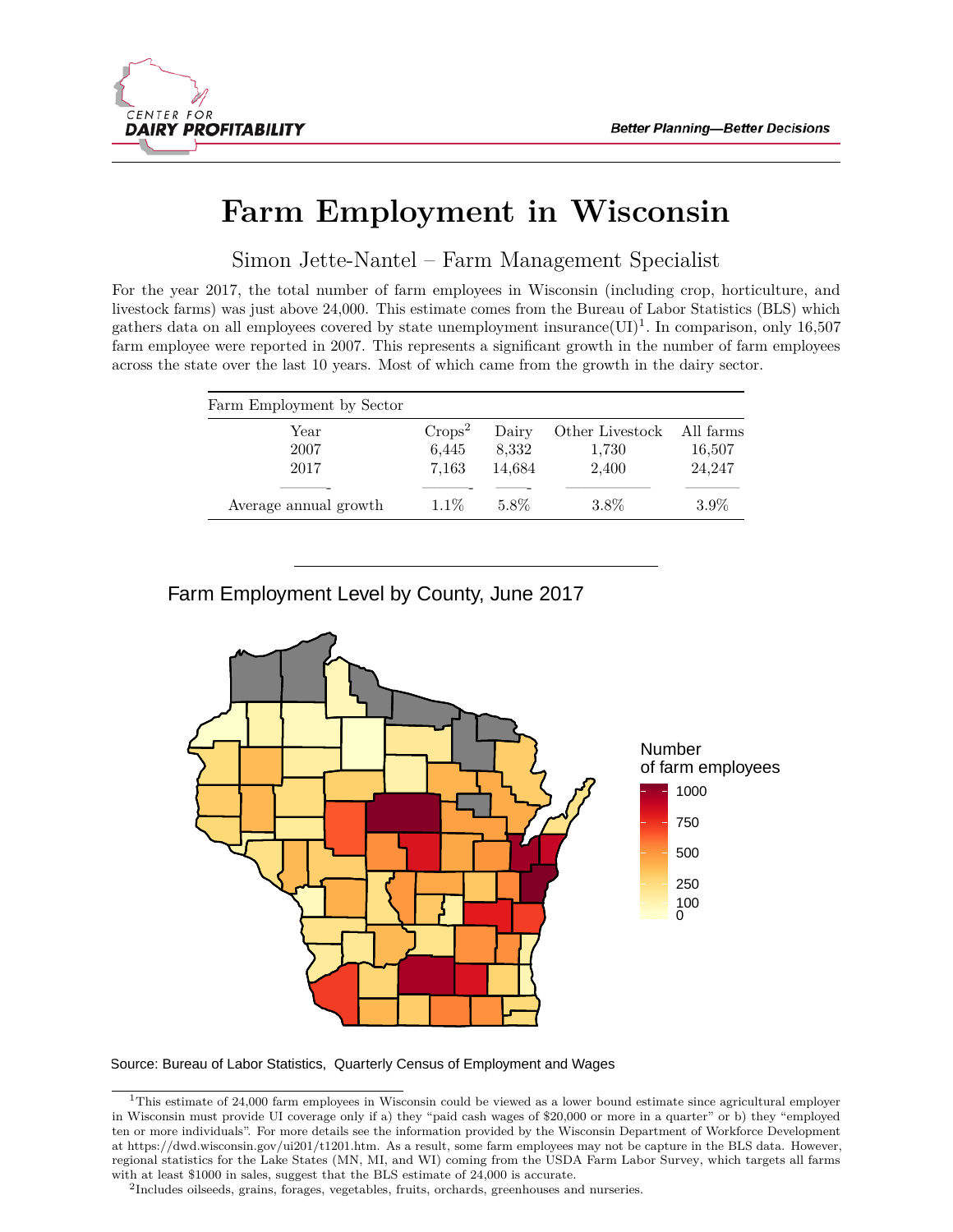

It should not surprise anyone that most farms employees in Wisconsin are based on livestock (dairy) farms located in the eastern part of the state. Manitowoc and Marathon counties each had more than 1,000 farm employees. They were followed closely by Brown and Dane counties. The number of farm employees in the northern and western parts of the state are much lower. In part because the number of farms is lower in those counties, but also because those farms tend to be smaller in size and to rely mostly on family labor.



### Farm Employment as a Share of Total Employment, June 2017

Source: Bureau of Labor Statistics, Quarterly Census of Employment and Wages

Based on the BLS estimates, farm employment represented less than 1% of total employment in Wisconsin as of June 2017. But in some counties it still represents more than 10% of employment (e.g. Kewaunee, Adams, Lafayette). In some counties with lower density of population (e.g. Buffalo), even if the total number of farm employee is low in comparison to other counties, farming remains an important source of employment for the county itself. In contrast, in counties like Brown and Dane, even if the number of farm employees is high relative to other counties, farm jobs provide a very small share of total employment.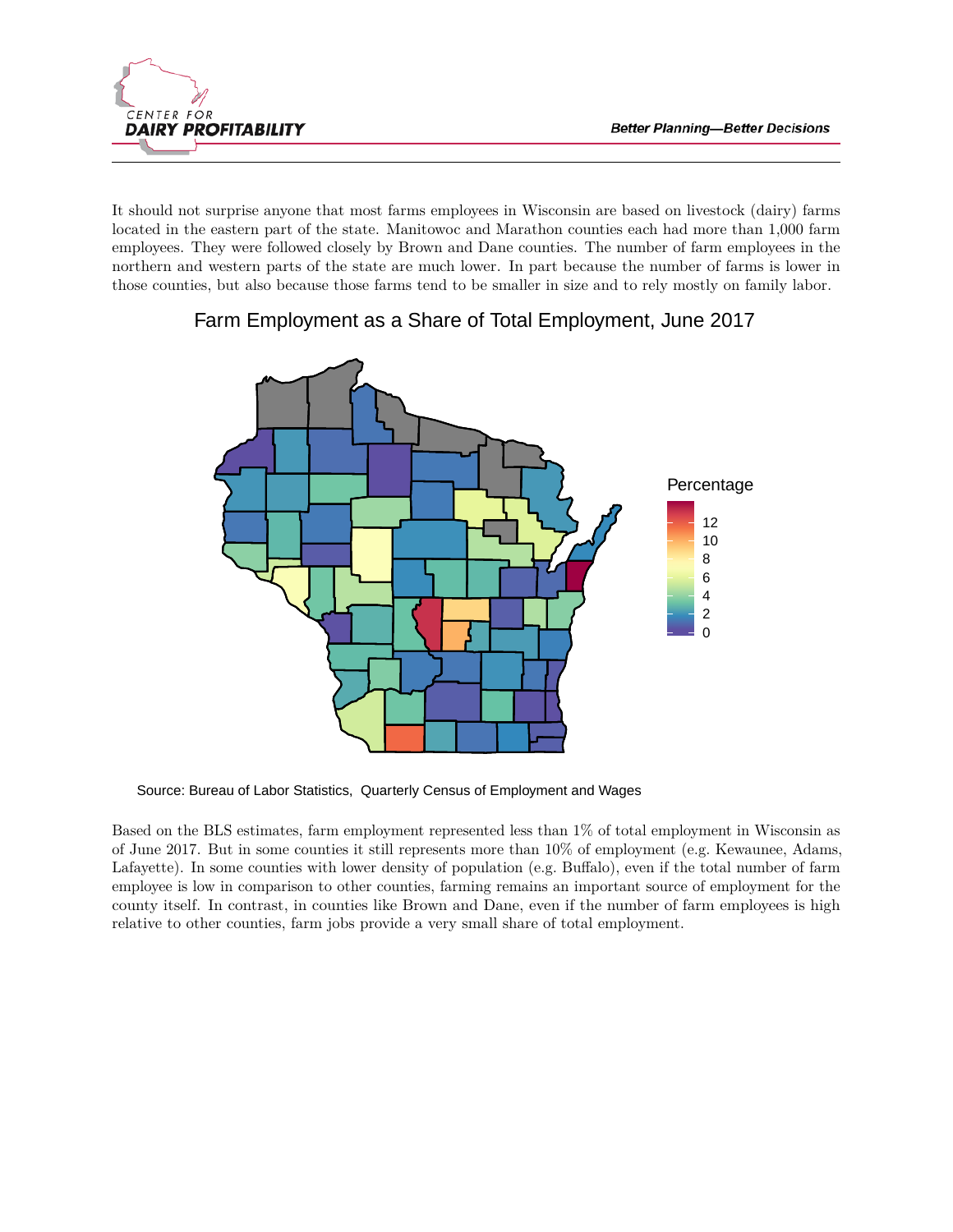



The [USDA Farm Labor Survey](https://www.nass.usda.gov/Surveys/Guide_to_NASS_Surveys/Farm_Labor/) provides regional information on wages for hired farm workers of livestock and crop farms. The figure above shows the evolution of farm employee wages since the year 2000. Over that period, farm employee wages have increased by 2.9% per year on average. In 2015 and 2016, farm wages increased at a rate of 4.24% per year.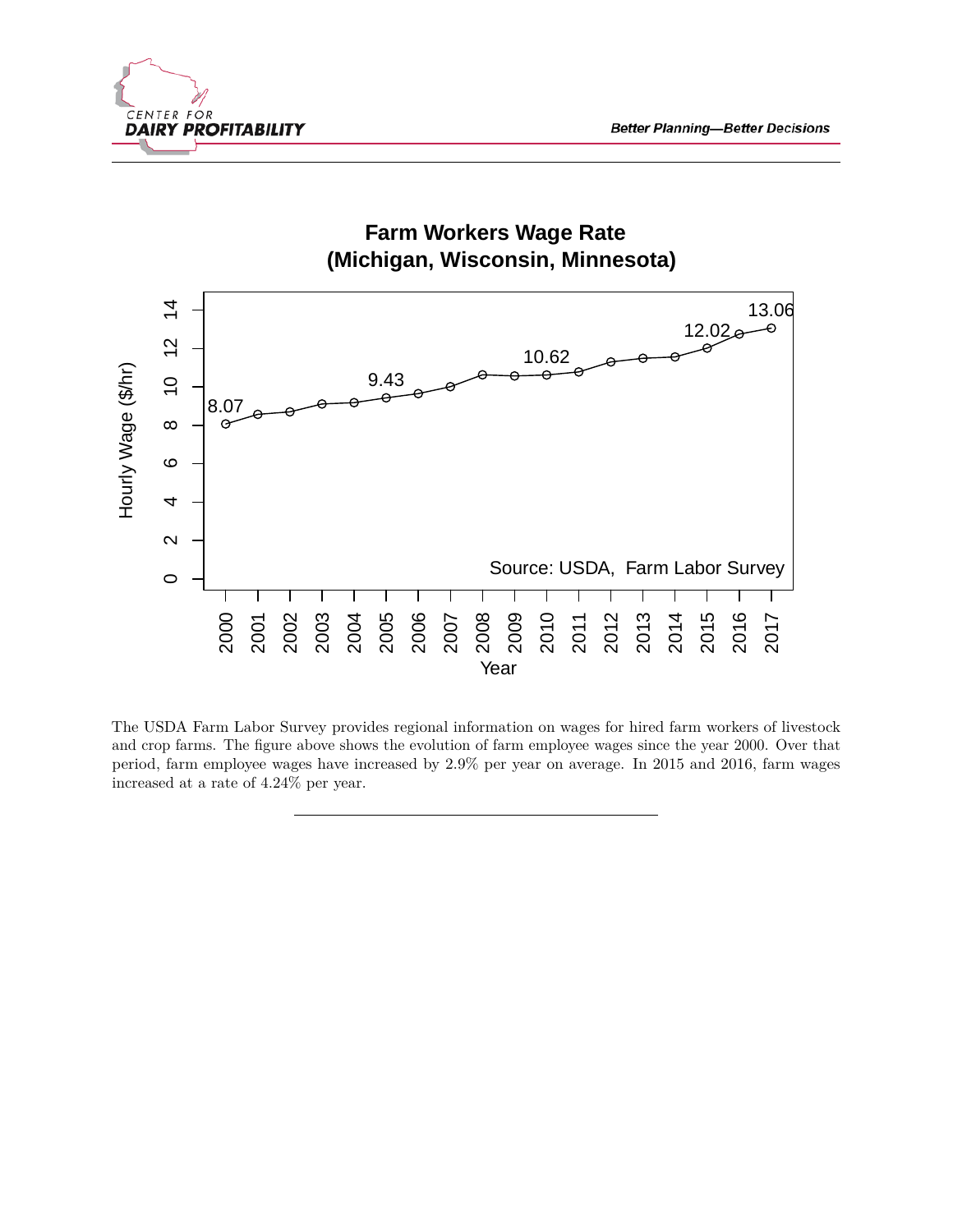

## **Focus on Dairy Farms Employment**

To supplement the existing data collected by the USDA and the BLS, the *University of Wisconsin Cooperative Extension*(UWEX) and *University of Wisconsin Center for Dairy Profitability*(CDP) ran a farm labor survey during the spring of 2018. In particular, we wanted to learn about employee turnover rates, and the current sources of farm labor. The survey provides more detailed information about wages for different areas of the state, different employment types, compensation benefits, and the number of new hires and their previous employment status. The results presented here are based on 224 responses received from dairy farms specifically, covering 2,899 employees.

#### **Wages of dairy farm employees**

Given that labor markets are inherently local in nature, farm wages vary substantially across the state. They also vary based on job descriptions and skill levels of employees. The current farm labor market is extremely competitive with many farm employers having difficulties filling all of their positions. Over the years, farms have consolidated and increased their reliance on and demand for hired labor. At the same time the rural workforce has declined in most counties. Although the presence of immigrant labor did offer respite to farm employers over the last 15 years, this pool of labor is now fully employed. In the past few years it has forced employers to compete more actively for labor and to become more creative in terms of recruitment and retention strategies.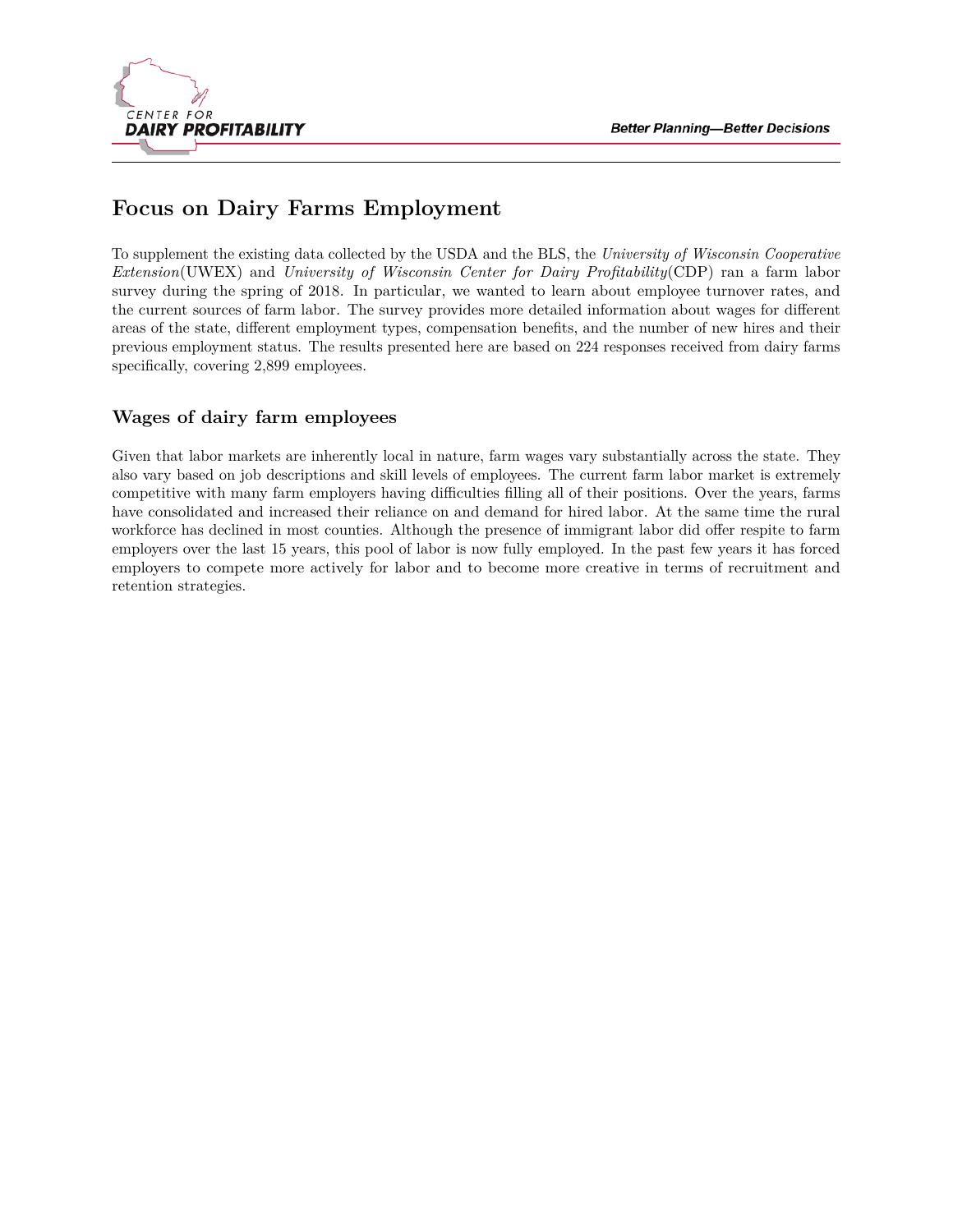

#### **Wage distribution across agricultural districts**

The map below shows the distribution of farm wages (for dairy farms only) across agricultural districts of Wisconsin. Overall, wage levels tend to be higher in the eastern part of the state where most of the large dairy farms are located. Although farms in those areas may have access to larger labor pools due to their proximity to urban population centers, attracting new employees from these centers remains a challenge. And proximity to those centers also means that farm employers must compete for labor with other industries.

### Average hourly wage for dairy farm employees, April 2018



Source: UW Extension, Farm Labor Survey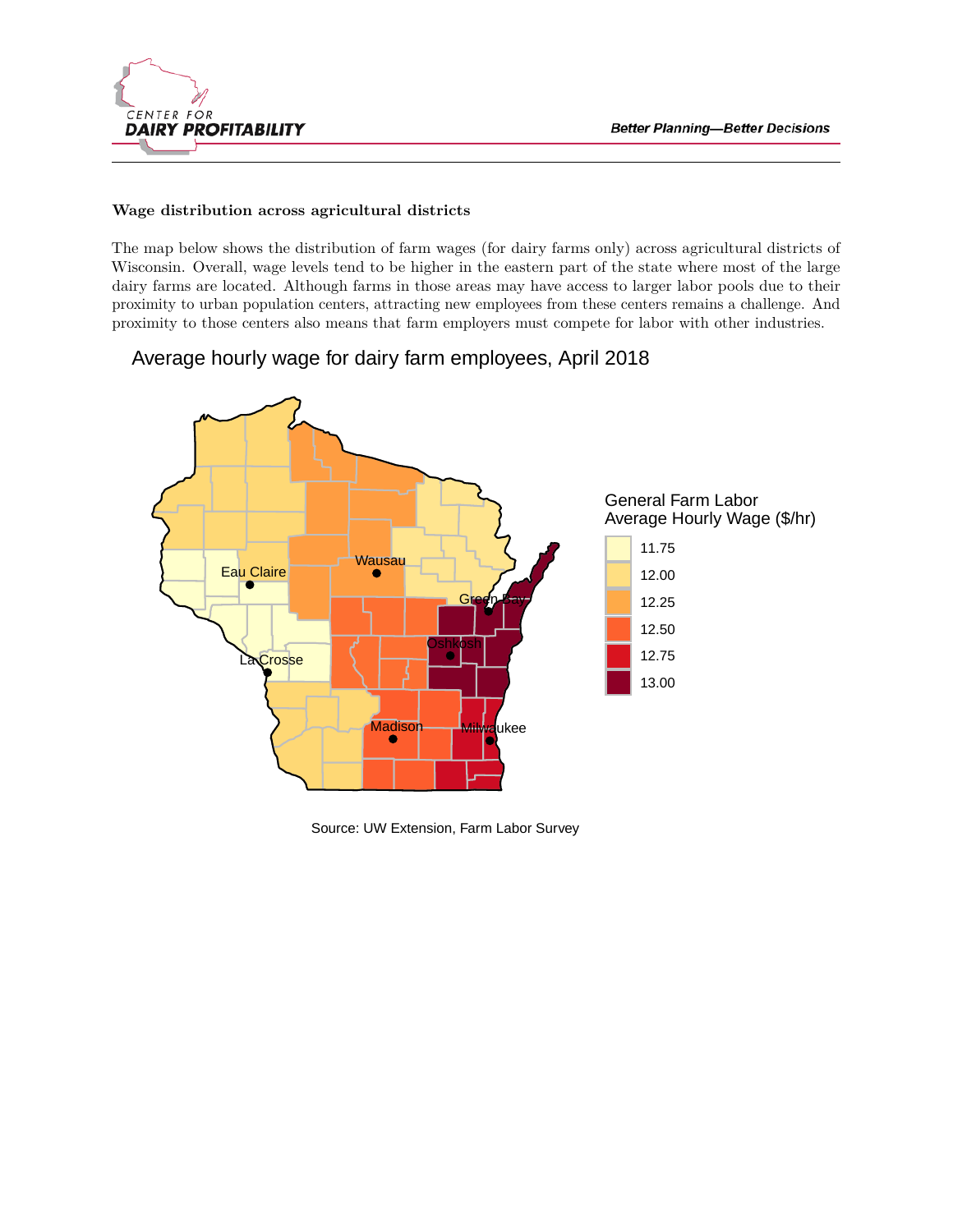

#### **Distribution by type of employment**

Wages also vary by employment type. The UWEX/CDP survey asked farms about wages for general labor (e.g. milkers), for skilled labor and middle managers(e.g. mechanics, milking shift leaders), and for main managers (e.g herdsperson). As of April 2018, the state average for general labor on dairy farms was \$12.51/hour, which is just below the estimate reported by the USDA for farm labor in the Lake States region (MI,MN,WI). For most dairy farms, the average wage for general labor was between \$11/hr and \$13.5/hr.

For skilled farm labor, reported wages were mostly between \$14/hr and \$17/hr with and average of \$15.51/hr. Finally, there was a lot more variability among reported farm managers/herdsperson wages, some earning less than \$15/hr and others earning more than \$25/hr. This is likely reflecting the varying levels of experience, qualifications, and responsibilities. The average hourly wage for farm managers/herdsperson was \$18.93/hr.

Finally, between April 2017 and April 2018, the average wage raise for dairy farm labor was \$0.76/hr.

### Average Dairy Farm Labor Wage − Wisconsin, April 2018

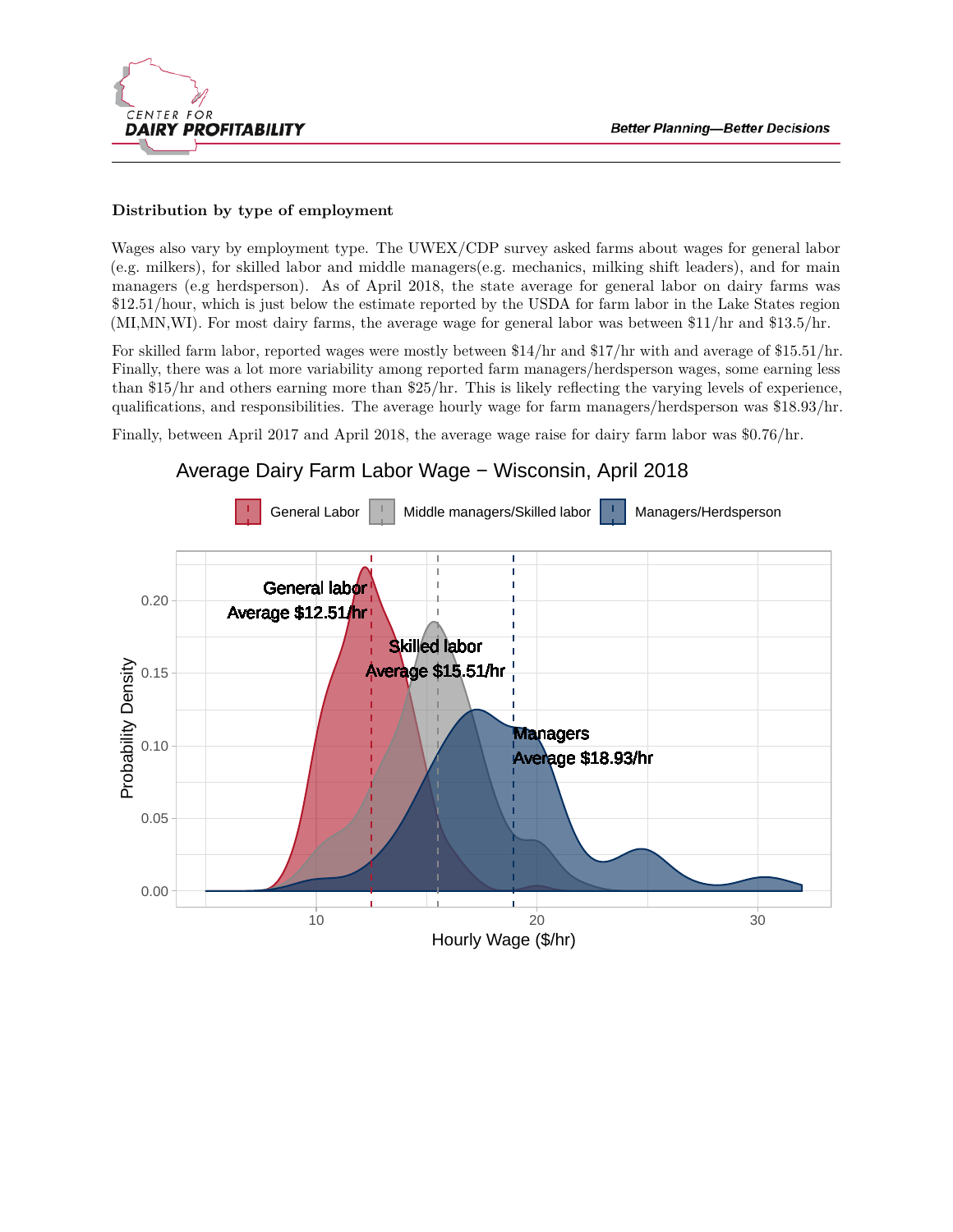

#### **Employee turnover on dairy farms**

In a recent series of interviews<sup>[3](#page-6-0)</sup>, dairy managers told us that employee turnover was the biggest cost related to human resource management. Considering the time needed to hire and train a new employee, the normal slump in performance when new employees are introduced, and the stress on other employees, one farm manager estimated the cost of turnover at a minimum of \$2,500 to \$3,000 for each employee leaving the farm. As one manager said, each time you have a new employee, you must take the time to get to know and understand him or her, and that can take a full year. One farmer using robotics emphasized the value of experience. When it comes to employees working with this kind of technology, each year of experience is valuable. When they go, it's really hard to replace those years of experience. It's important to note that farms with a high turnover are likely to suffer more in tight labor markets.

The average employee turnover rate<sup>[4](#page-6-1)</sup> between April 2017 and April 2018 was  $34\%$  for dairy farms included in our survey. A quarter of the respondents had a turnover rate below 10% while another quarter of the respondents had turnover rates above 44%. This is relatively high compared to other industries. A [2016](https://www.shrm.org/hr-today/trends-and-forecasting/research-and-surveys/Documents/2016-Human-Capital-Report.pdf) [Benchmark report](https://www.shrm.org/hr-today/trends-and-forecasting/research-and-surveys/Documents/2016-Human-Capital-Report.pdf) by the Society for Human Resource Management reports an average annual turnover rate of 19% for the broad array of industries they surveyed. They also estimated the average cost per new hire at \$4,129/hire.



### Distribution of Employee turnover rates among Wisconsin dairy farms April 2017 to April 2018

<span id="page-6-1"></span><span id="page-6-0"></span> $3$ More details regarding the dairy farm managers interviews on human resources management are available from the author. <sup>4</sup>Turnover rate was calculated as Number of departures(voluntary and involuntary)/Total number of employees.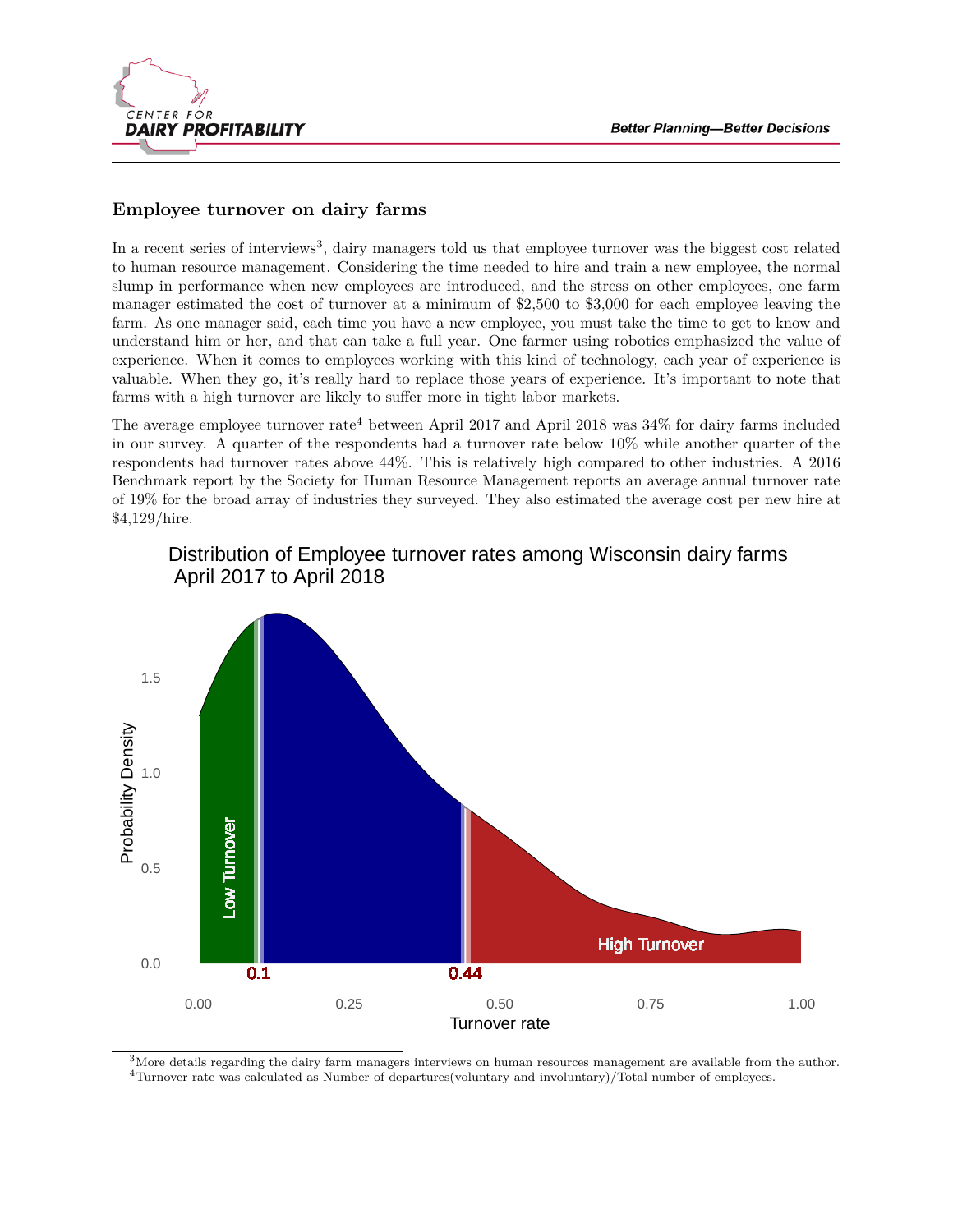

#### **Employee benefits on dairy farms**

Providing greater benefit packages is key to recruitment and retention efforts. As part of the UWEX/CDP labor survey, 46% of dairy farms indicated that they provide housing benefits to some of their employees. Some sort of transportation benefits was provided to employees by 26% of respondents, and another 29% of respondents offered health insurance benefits. Among other employment benefits provided by dairy farms, the most commons were phones, food, uniforms, flexible schedules, and paid vacations.

The more limited are your resources as an employer, the more creative you must be to attract and retain good employees. In developing an attractive compensation package, it can be worth taking the time to know your employees well enough to be able to tailor a benefits package that is at the same time affordable to you and appealing to them.

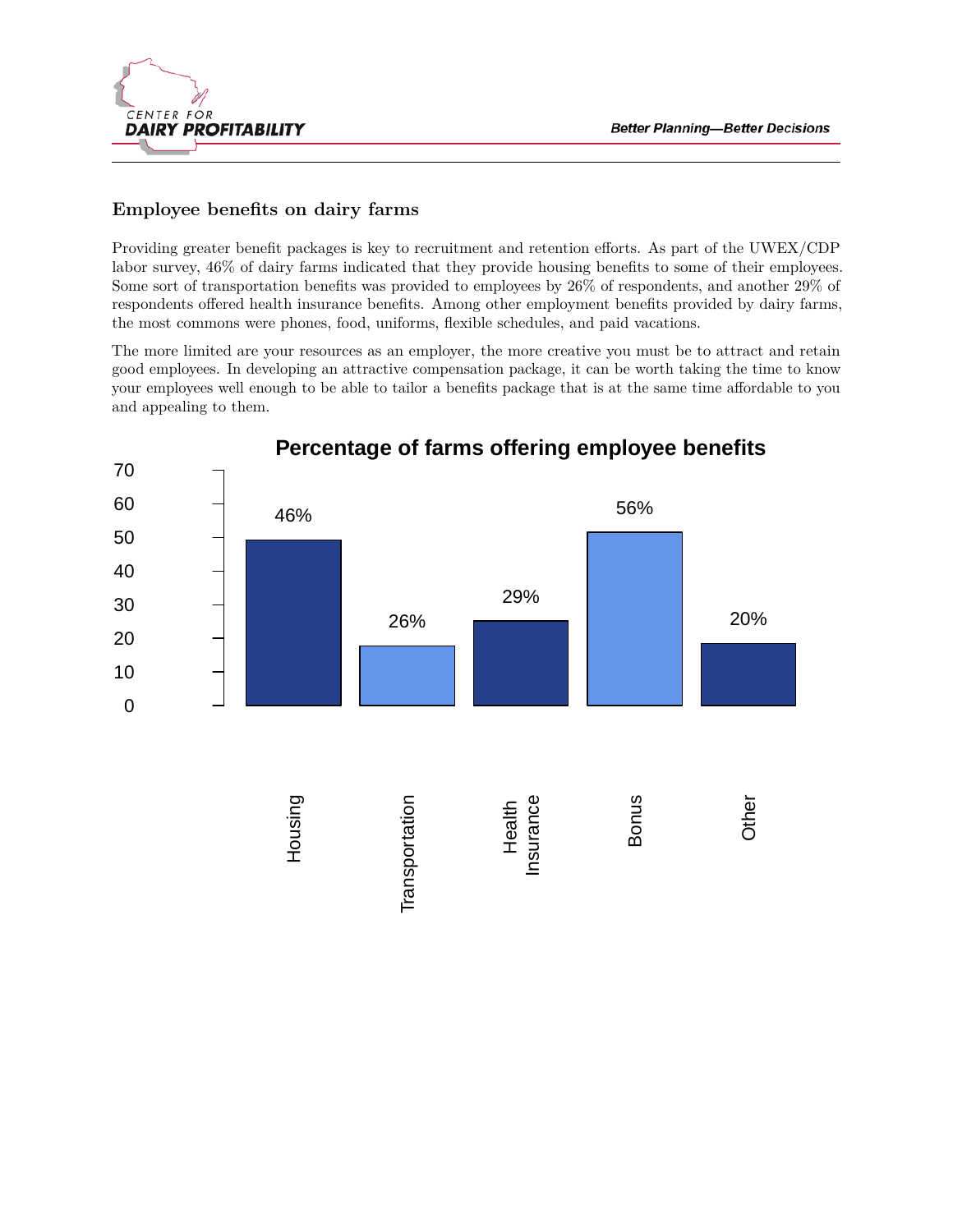

#### **Employee recruitment and sources of farm labor**

The survey also asked how many new hires the farm made in the last 12 months, and the previous employment status of those new hires. Labor coming from other local farms (within 30 miles of their farms) accounted for 39% of new hires in the last 12 months. Another 11% came from other local industries and 10% were local and previously unemployed. The remaining 40% were non-local hires. The argument has been made that dairy farms have to be increasingly creative and flexible in finding new employees, looking for nontraditional sources of labor and being willing to accommodate their needs ( e.g. schedule, transportation needs). Our survey results show some potential to attract employees from other industries and locations.

# **Previous employment status and location of new dairy farm hires Wisconsin, April 2017 to April 2018**

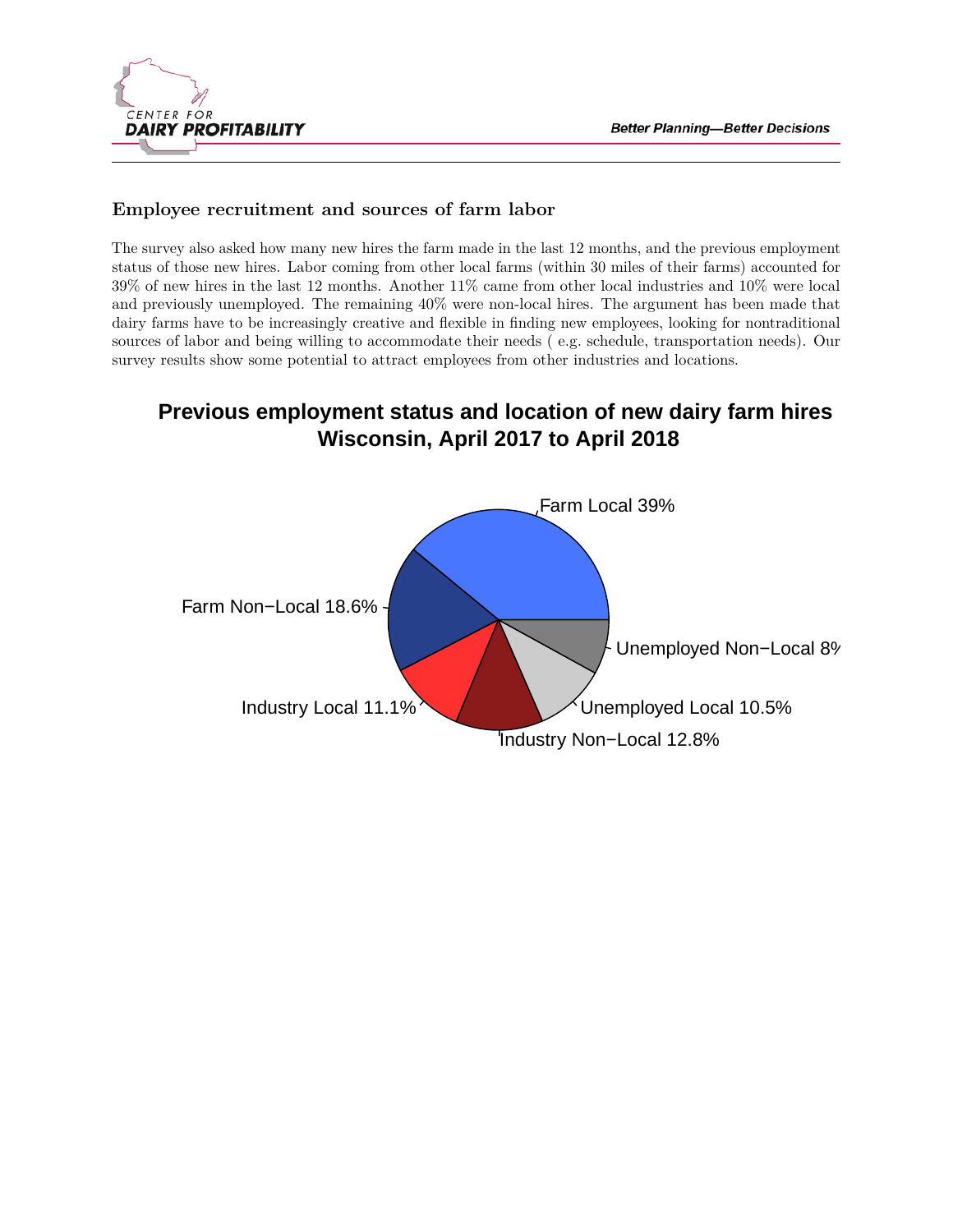

#### **Recruiting employees from other industries and unemployed**

While most farm hires come from other farms, there was still 24% of new farms hires across the state that were recruited from other industries and another  $19\%$  that were previously unemployed<sup>[5](#page-9-0)</sup>. This percentage was up to 36% in the central agricultural district, implying that one employee out of three came from the non farm sector. In general, farms on the eastern part of the state had a greater proportion of new hires that had previous employment in other industries. It leaves open a number of questions: What kind of industry did they come from? What type of farm employment did they obtain? How were they recruited? But at the very least it shows that some farm employers were able to attract new employees to the farm sector and broaden the labor pool.



Percentage of new dairy farm hires coming from non−farm sectors

Source: UW Extension, Farm Labor Survey

<span id="page-9-0"></span><sup>5</sup>The unemployed category included students and new graduates.